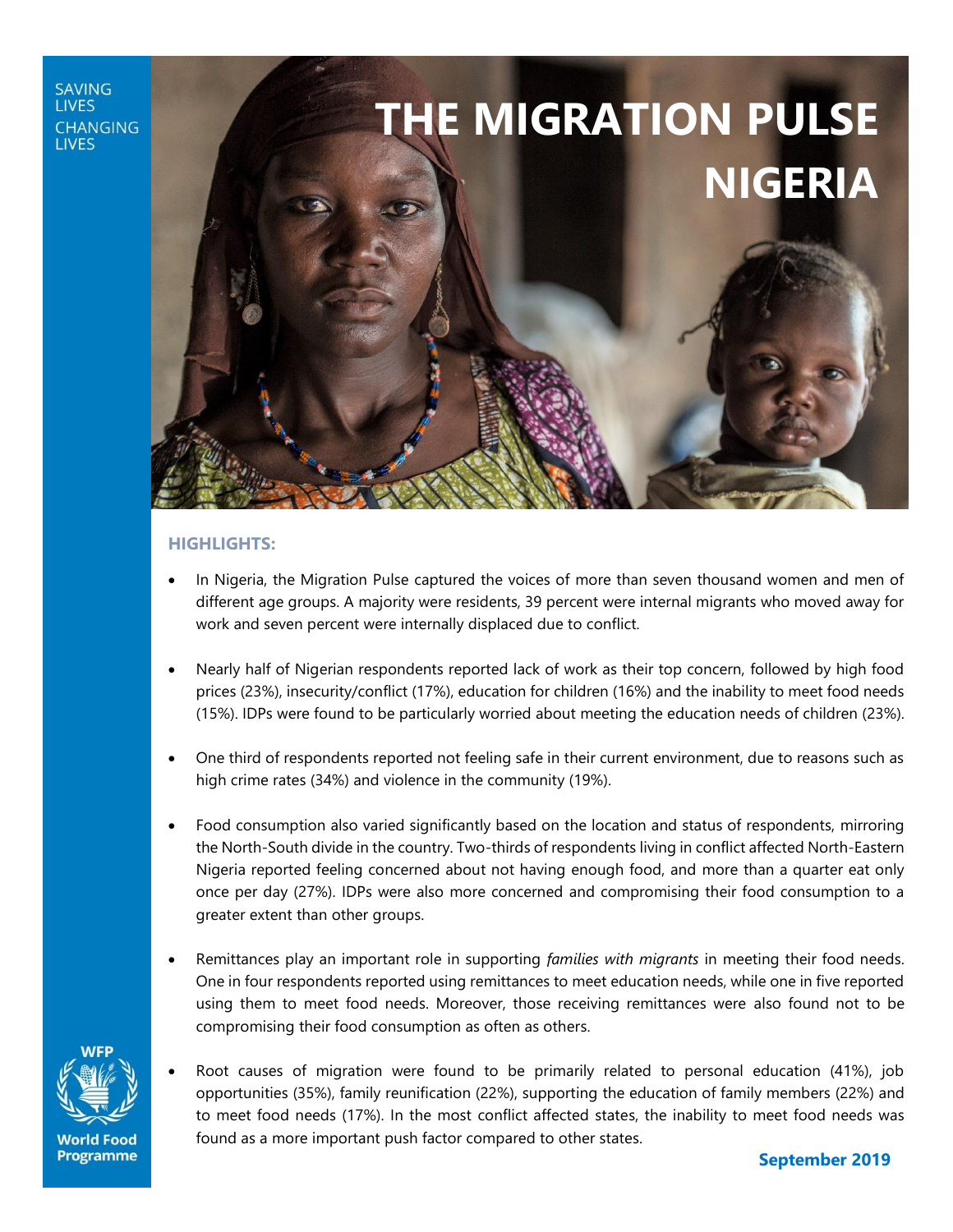#### **Background**

Nigeria holds the largest population in Africa - standing at 190.9 million people<sup>1</sup> and accounting for almost half of West Africa's population, with the highest population concentration in the south and southwest of the country. Nigeria is Africa's biggest oil exporter and has the largest natural gas reserves on the continent. It has a culturally diverse society, with one of the largest populations of youth in the world. It is also characterized by an apparent North-South divide for decades. This divide widened in recent years due to insecurity and conflict, coupled with lack of economic development in the northern part of the country. Accordingly, inequalities in terms of income and job opportunities have been growing rapidly and have increased poverty levels.<sup>2</sup>

The country entered recession in 2016 as a result of lower oil prices and production, exacerbated by conflict in the Niger Delta region and negative economic policies (incl. foreign exchange restrictions). Furthermore, the country has been faced with massive developmental challenges, including high dependency solely on the oil production sector, insufficient infrastructure, ineffective institutions, as well as governance issues and public financial management systems. In the marginalized north-east region, the emergence of Boko Haram in 2014 has caused large numbers of displacements which further contributed to a worsened situation. As for the Middle Belt region, increased competition between pastoralists and farmers has caused tensions, culminating in significant levels of violence and displacement, and conflict has also emerged in several states in the north west, linked to banditry and criminal violence. During the last quarter of 2019, the International Organization for Migration (IOM) estimated that over 2.2 million people were internally displaced.<sup>3</sup>

Drivers of displacement change over-time, influencing people's intentions to stay or move on, their livelihoods as well as their needs and challenges. Understanding how the act of migration affects migrants' ability to support themselves and those left behind is critical to inform strategic planning and responses. However, evidence across Nigeria is often untimely and difficult to capture from a largely scattered population through traditional face-to-face household surveys. Furthermore, the mobile nature of displaced populations, as well as the urban dimension of displacement pose significant operational challenges for evidence creation and response.

Hence, WFP's Research, Assessment and Monitoring Division (RAM) in close collaboration with the Nigeria Country Office piloted the Migration Pulse initiative, which uses **innovative** web surveys<sup>4</sup> to better understand and assess the overall situation of families inside the country, looking specifically at families that have had a family member migrate out of Nigeria in the past five years to better understand the root causes of migration, the role of remittances and the impact on families left behind. It also looked at the challenges faced, the needs by different respondent groups, including residents, internal migrants (for work/education related reasons) and internally displaced due to conflict and insecurity. This report presents the key findings from these web-based responses.



 $\overline{a}$ 

<sup>&</sup>lt;sup>1</sup> Population (2017 census)[: https://data.worldbank.org/indicator/SP.POP.TOTL?locations=NG](https://data.worldbank.org/indicator/SP.POP.TOTL?locations=NG)

<sup>&</sup>lt;sup>2</sup> Country overview: <https://www.worldbank.org/en/country/nigeria/overview#1>

<sup>3</sup> IOM DTM Nigeria: <https://displacement.iom.int/reports/nigeria-%E2%80%94-displacement-report-29-november-2019>

<sup>4</sup> WFP contracted RIWI Corporation to implement web-based surveys using its patented Random Domain Intercept Technology (RDIT™). Detailed information regarding RDIT can be found on the service provider's website: <https://riwi.com/>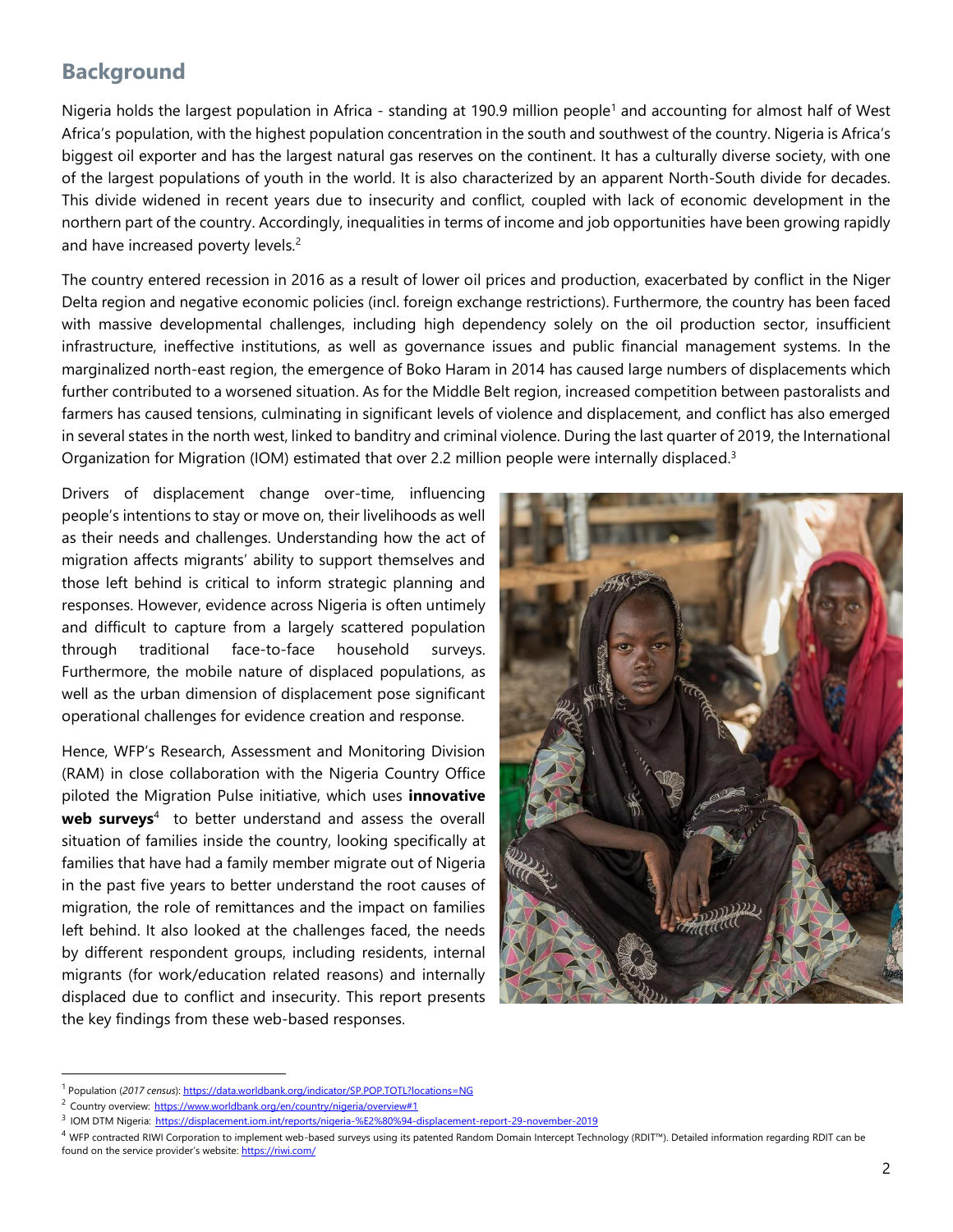#### **Methodology and coverage**

Web surveys cover the population that has access to internet. This presents a certain bias, however, recent telecommunication data for Nigeria revealed that the percentage of internet users continues to be on the rise. Based on the Nigerian Communications Commission, the internet coverage amounted to 47.1 percent of the population in 2018 and is projected to reach 84.5 percent in 2023.<sup>5</sup> *Chart 1* illustrates the change in percentage of Nigerian population who are internet users compared to the population between 2009 and 2017.<sup>6</sup>





In practical terms, web surveys appear when internet users click on a broken link or make a mistake when typing in a URL link, ensuring a randomized sample. Using this technology, Nigerians were interviewed across the country, covering all 36 independent states and the Federal Capital Territory. Samples were determined and aggregated to ensure representative results per geo-political zone, including Borno, Adamawa and Yobe, the so called "BAY states". <sup>7</sup> The self-administered web surveys was able to capture a total of 7,098 complete responses; 4,918 households without migrants and 2,180 households with international migrants. These responses were collected within 10 days in August 2019 using the online technology, with a completion rate of 17 percent. This shows that respondents were motivated by the content of the survey, as it relates directly to their daily lives, no incentives were provided. The survey included questions about their food security, livelihoods, challenges, intentions to move, root causes of migration and remittances from relatives living abroad.

This technology and type of survey considers people who are literate internet users, with connectivity to the internet, hence, the sample is not necessarily representative of all Nigerian populations but provided representative results at geographical zone level. To mitigate distortions resulting from representation imbalances, a weighting system was developed and applied during the analysis stage based on the sex and age of the general population.



Displaced populations and other people on the move are highly mobile and hard-to-reach. At the same time, they tend to be highly connected to mobile technology and social media. The Migration Pulse implemented web surveys to collect anonymous data from an anonymous and random sample of connected households, including displaced and migrant populations, across countries and regions.

*How it works?* When respondents navigate to a link that is broken or inaccurate, they encounter a survey form instead of a broken link notification.

*Limitations?* The nature of the web-based methodology only covers literate internet users and are therefore not necessarily not representative of the overall population. To counter the geographic bias, a weighting system was developed for the analysis, which assigned a specific weight to each respondent by region of origin, gender and age.

l

<sup>5</sup> NCC: <https://www.premiumtimesng.com/news/more-news/306996-nigerias-internet-users-hit-111-6m-in-december-ncc.html>

<sup>&</sup>lt;sup>6</sup> Population[: https://data.worldbank.org/indicator/SP.POP.TOTL?locations=NG,](https://data.worldbank.org/indicator/SP.POP.TOTL?locations=NG) Internet users %:

<https://data.worldbank.org/indicator/IT.NET.USER.ZS?end=2017&locations=NG&start=2009>

 $^7$  BAY states (Borno, Adamawa and Yobe) is part of north-east Nigeria region, home to around half of the population of Nigeria that has been affected by attacks from the non-state armed groups.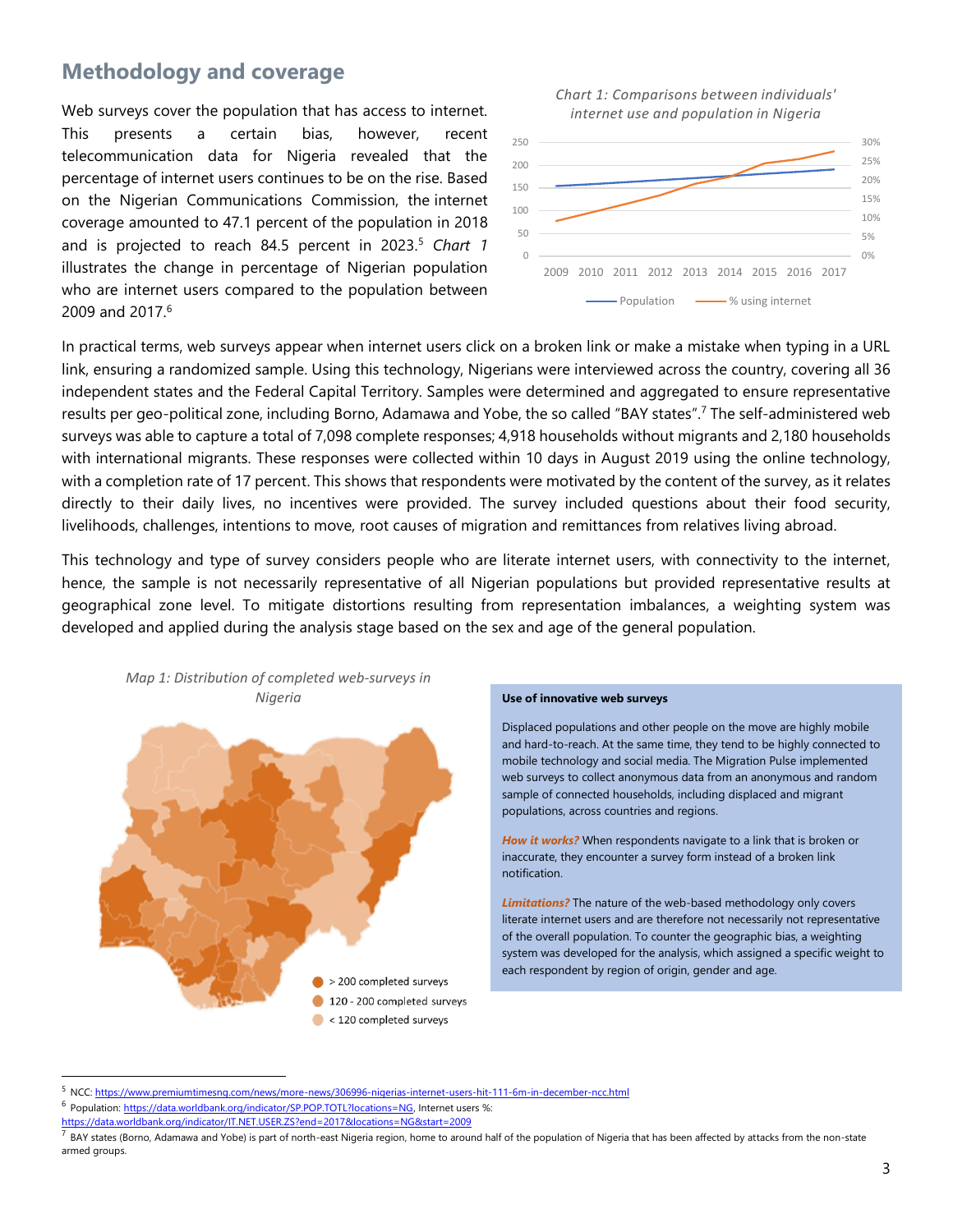# **Profile of respondents**

The web survey has collected responses from different populations within Nigeria, including those residing in rural periurban and urban areas. Although, it is normally assumed that access to internet can be limited in rural areas, web-based surveys proved that Nigerians can be well connected to the internet, as a quarter of respondents reported living in rural areas and nearly a third in small towns, while the remainder reside in large cities. This compares to an actual of 49.6 percent of the population living in rural parts.<sup>8</sup> The technology captured nearly one third of women respondents. While underrepresented, traditional survey instruments also often favour male respondents. Sample weights were introduced to mitigate for any potential bias. The age distribution of respondents is close to the age distribution of the entire population; however, the younger groups were slightly overrepresented compared to the older groups.



When respondents were asked about their status in the country, more than half reported being residents while more than a third reported being internal migrants which also corresponded with the demographics of the Nigerian population. People in Nigeria have been heavily reliant on internal migration as its part of the population dynamics in country, and region. Another seven percent said to be currently displaced due to conflict and violence.

*Figure 2: Residence status of respondents* 



Most respondents have achieved secondary level or university, 11 percent have had vocational training, and the remainder either with primary or incomplete primary education. Web-based surveys showed that education attainment was higher in the south compared to the north, as shown in *chart 3*. This also corresponds with 1999 Wold Bank study<sup>9</sup>, which found that seeking better education opportunities was one of the main pull factors leading to migration. It is important to note that the applied data collection technology – web surveys – tends to capture data from more educated people, with access to internet.

l

9 <http://documents.worldbank.org/curated/en/118981468775569456/The-political-economy-of-poverty-equity-and-growth-Nigeria-and-Indonesia> and <https://www.cgdev.org/blog/poverty-nigeria-understanding-and-bridging-divide-between-north-and-south>

<sup>8</sup> World Bank: Rural population (% of total population): <https://data.worldbank.org/indicator/SP.RUR.TOTL.ZS?locations=NG>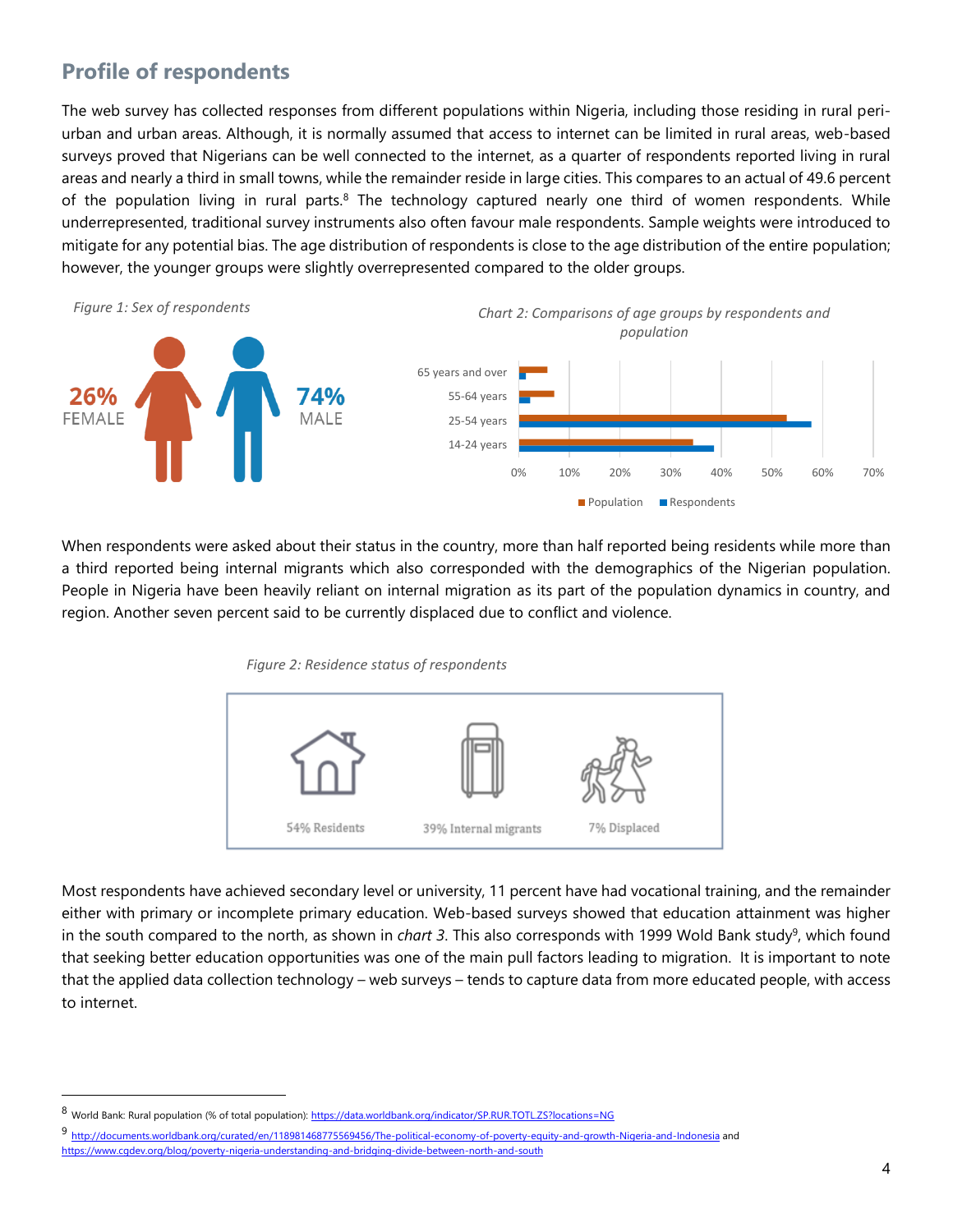*Chart 3: Comparisons of education attainment by region* 



#### **Livelihood activities**

Overall, Nigerians are heavily reliant on agriculture as their main source of income. And even though the agriculture sector continues to dominate other sectors – employing two-thirds of the entire labor force – agriculture production has been decelerated. <sup>10</sup> This is due to continued crushing poverty experienced by rural households, combined with greater opportunities for social mobility and wealth accumulation represented by occupations mostly found in urban areas. Altogether, this has led to high levels of rural–urban migration.<sup>11</sup> Nigeria has one of the highest urban growth rates in the world at 4.2 percent.<sup>12</sup> Furthermore, crop production levels have not kept pace with population growth and climate change, resulting in rising food imports and declining levels of national food self-sufficiency.<sup>13</sup> Overall, respondents reported that the main sources of income for their families are generated from their own ran businesses (28%), salaried work (23%), crop production (10%) as well as informal casual labor (9%).



#### *Chart 4: Main source of income by urban and rural areas*

Large city Mid-sized town Village/rural area

Given that about three fourths of respondents reside in peri-urban and urban areas, income generating activities such as crop production, livestock raising, and informal activities were reported by a quarter of respondents. Web-based responses showed that around half of interviewed Nigerians generate income from salaried work or through their own businesses. This reflects on predominant income activities for those residing in peri-urban and urban parts of the country. However, it is important to consider a level of bias resulting from the used technology, as it favors urban areas and more educated populations.

l

<sup>10</sup> FAO Nigeria at a Glance: <http://www.fao.org/nigeria/fao-in-nigeria/nigeria-at-a-glance/en/>

<sup>11</sup> WFP/IFPRI: Comprehensive Food Security and Vulnerability Analysis (CFSVA) 201[3 https://vam.wfp.org/CountryPage\\_assessments.aspx?iso3=nga](https://vam.wfp.org/CountryPage_assessments.aspx?iso3=nga)

<sup>12</sup> World Bank: Urban population growth % <https://data.worldbank.org/indicator/SP.URB.GROW?locations=NG>

<sup>13</sup> Federal Ministry of Agriculture and Rural development: <https://fmard.gov.ng/>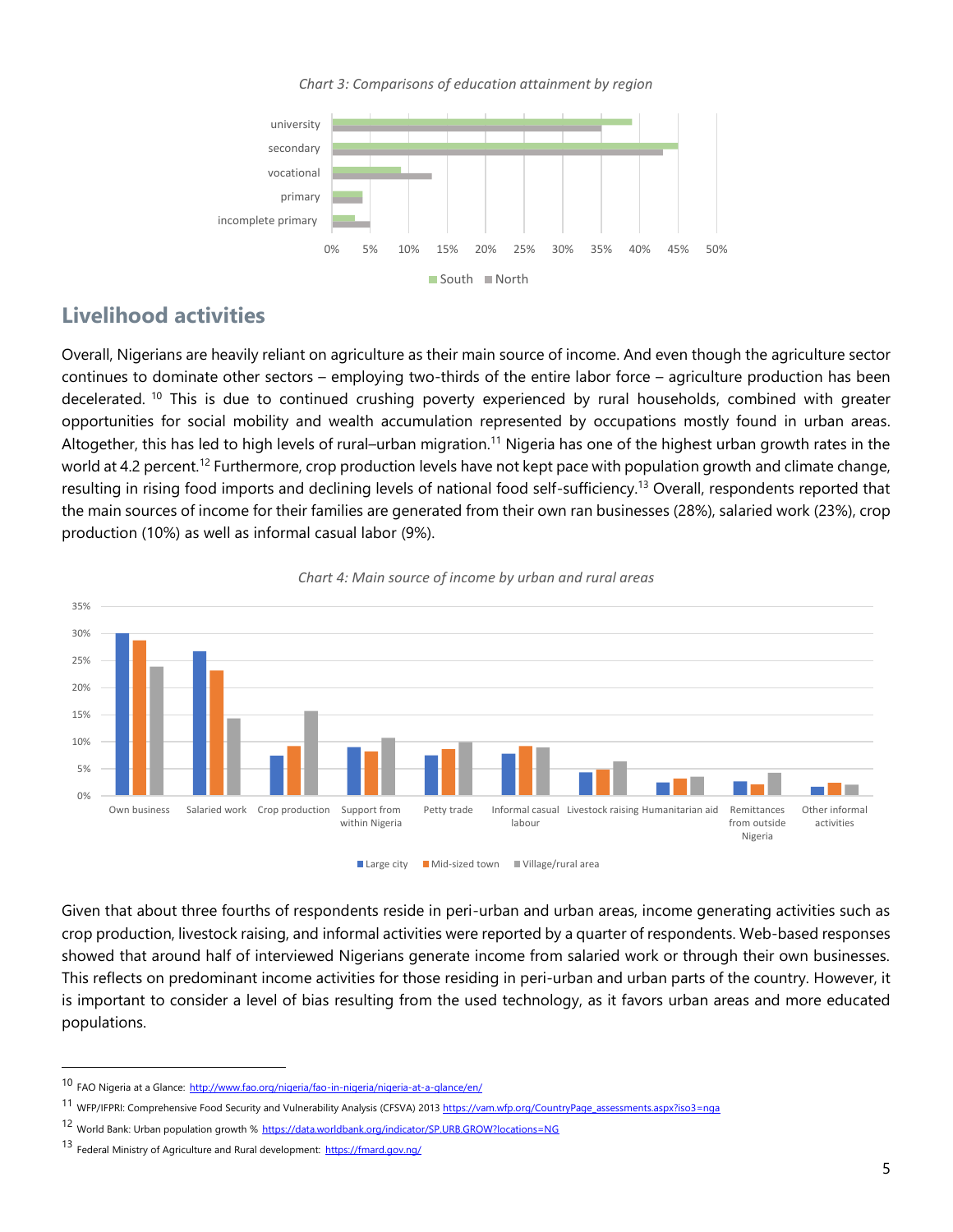

*Chart 5: Comparisons of main income source for families by conflictaffected states vs others*

Respondents who reported being displaced inside Nigeria due to conflict were found to rely more on agriculture as well as unstable income sources, including remittances and humanitarian aid as well as other informal activities compared to other groups. This is most likely due to their displacement status which has affected their normal livelihoods. *Chart 6* illustrates the differences in current livelihoods activities by status.



*Chart 6: Comparisons of main livelihood activities by status*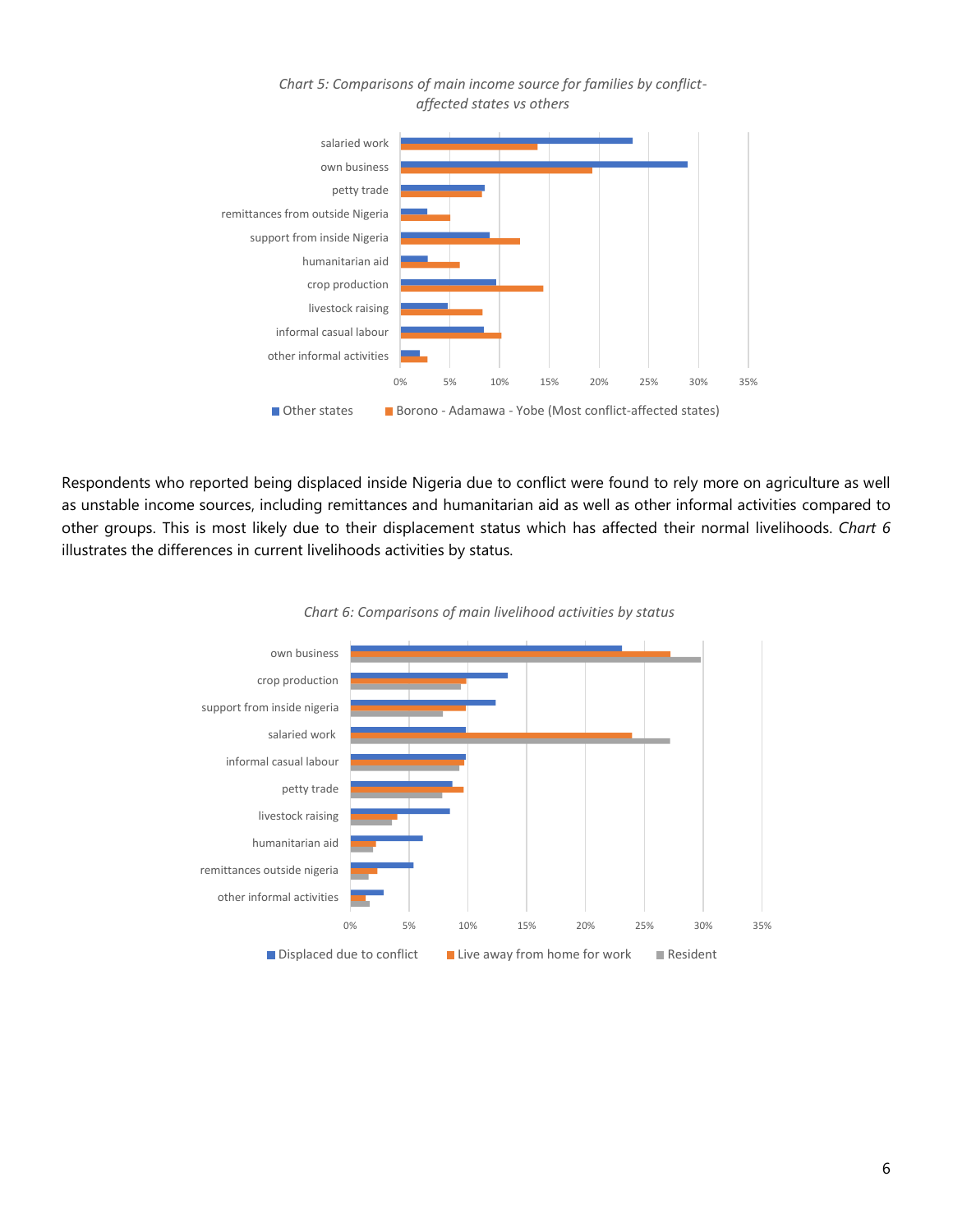# **Challenges faced in Nigeria**

When respondents were asked to report on their top two concerns in the country, lack of employment opportunities was reported most frequently followed by high food prices, insecurity and conflict, access to education and ability to meet food needs (see *Chart 7*).

Unemployment in Nigeria reached 23.1 percent in the third quarter of 2018 and is expected to further increase. 14 As mentioned earlier, Nigeria has a growing large young population putting increasing pressure on the labour market. Following the 2014-16 recession, the country witnessed severe cuts in public spending, that have affected government services nationwide, including the education sector. The sector has suffered drastically and has been marked by ongoing student and teacher protests/strikes due to a severe underfunding.





Concerns also varied according to the status of respondents. Displaced populations were relatively more worried about education for their children than other groups. Moreover, challenges such as loss of livestock, persecution/discrimination, unsafe drinking water, crop failure, land degradation and extreme weather events were all highlighted to a slightly higher extent by IDPs compared to residents and internal migrants. This finding echoes a recent UNHCR study which found that people already displaced for reasons other than natural disasters often reside in climate change "hotspots" and may be exposed to secondary displacement.<sup>15</sup>





As a proxy to better understand peace in the country, the Migration Pulse also asked respondents about their perceptions of safety in their current environment. Overall, a majority (69%) reported to feel generally safe while the remaining 31 percent expressed not feeling safe. Main reasons stated for unsafety was high crime rate (34%) and violence in the community (19%). When disaggregating by status of respondents, not surprisingly, populations displaced by conflict generally feel much less safe than other groups and this is again majority due to high crime rates (31%), violence in their community (23%) followed by intercommunal tensions (18%).

l

<sup>14</sup> Nigeria unemployment rate: <https://www.worldbank.org/en/country/nigeria/overview#1>

<sup>15</sup> Climate change and disaster displacement[: https://www.unhcr.org/climate-change-and-disasters.html](https://www.unhcr.org/climate-change-and-disasters.html)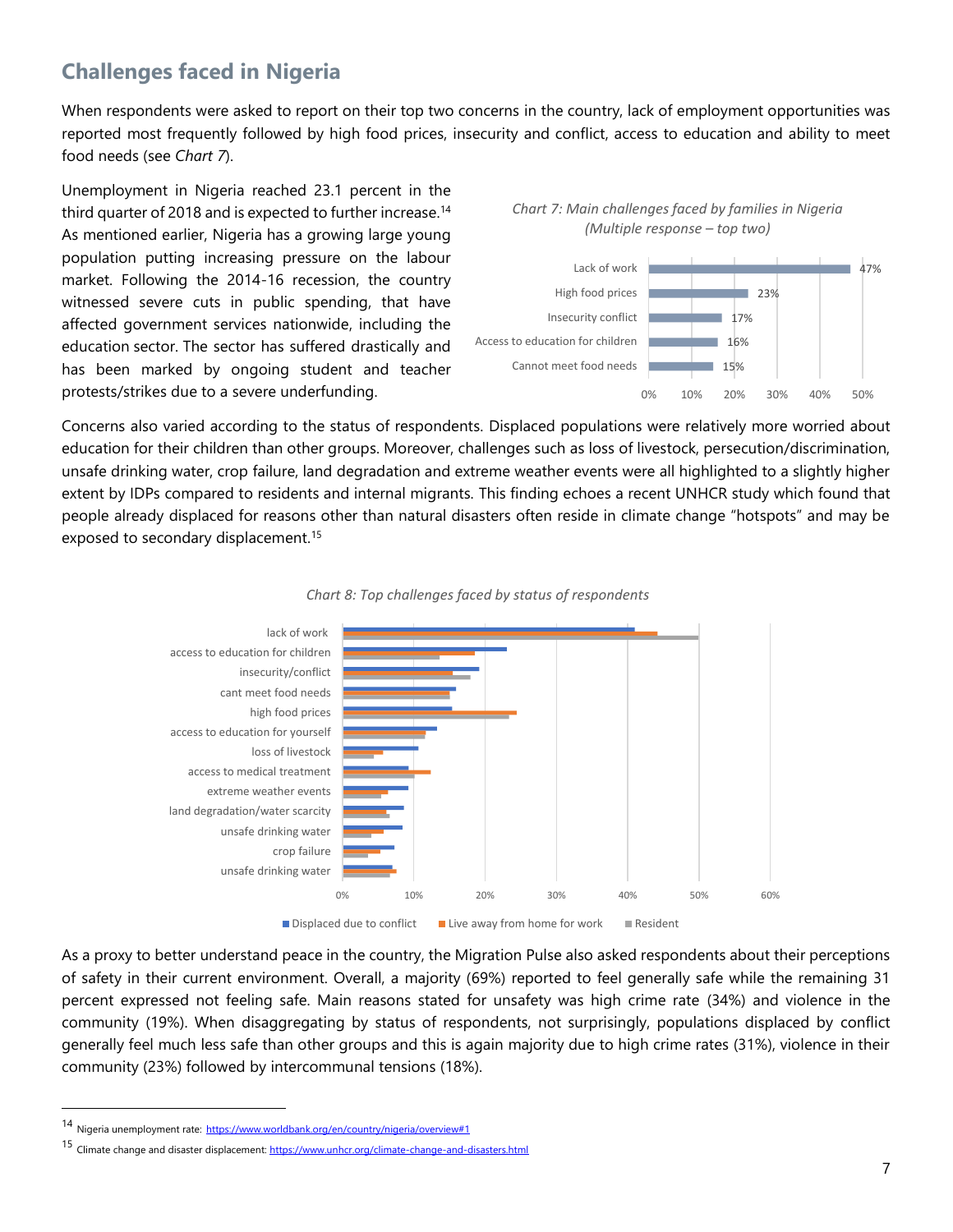In response to challenges faced, one third of Nigerians reported that their main need in their current situations would be to receive cash to meet various needs, followed by education and cash strictly for food as shown in *chart 9*. Cash for food purchases was found to be especially important for displaced populations, with one fourth reporting this need as their main need compared to residents and internal migrants (15% and 14% respectively).

Chart 9: Top unmet need reported by Nigerians



#### **Food security situation**

l

Overall, more than half of interviewed families consumed two meals per day, while 20 percent reported consuming one meal or less. Out of those consuming the least number of meals, the highest proportion (27%) was found to be in the most conflict affected states (North East/BAY states). Similarly, when using the CARI approach<sup>16</sup>, WFP's 2019 Emergency Food Security Assessment for north eastern states found that the prevalence of food insecure households had increased by 2.4 percent from February 2018. Overall, 29 percent of households across Borno, Adamawa and Yobe states are food insecure and three percent of these households were severely food insecure.

Almost half of respondents reported relying on markets for their main source of food, and nearly a quarter depend on their own production, which correspond to the findings of WFP's 2013 Comprehensive Food Security and Vulnerability Analysis<sup>17</sup> (CFSVA). The remaining web respondents reported relying on various sources, including begging and scavenging (3%). The 2013 country wide CFSVA found that urban households source only an average of four percent of their food from own production, given that agricultural land resources for food production are scarce in densely populated areas. Such households rely more on purchased food than those in rural areas.



In web-based surveys, when asked about the number of meals consumed in the day prior to the interview, more than a third of those displaced reported having one meal in the previous day. *Chart 12* demonstrates clear variances in the number of meals consumed by IDPs, internal migrants and residents. Moreover, higher proportions of *families without migrants*  reported consuming one to two meals per day, compared to *families with migrants* (a 12-percentage point difference)*.* 

<sup>16</sup> Consolidated Approach to Reporting Indicators of Food Security (CARI): [https://documents.wfp.org/stellent/groups/public/documents/manual\\_guide\\_proced/wfp271449.pdf](https://documents.wfp.org/stellent/groups/public/documents/manual_guide_proced/wfp271449.pdf)

<sup>17 2013</sup> Comprehensive Food Security and Vulnerability Analysis:<https://documents.wfp.org/stellent/groups/public/documents/ena/wfp259076.pdf?iframe>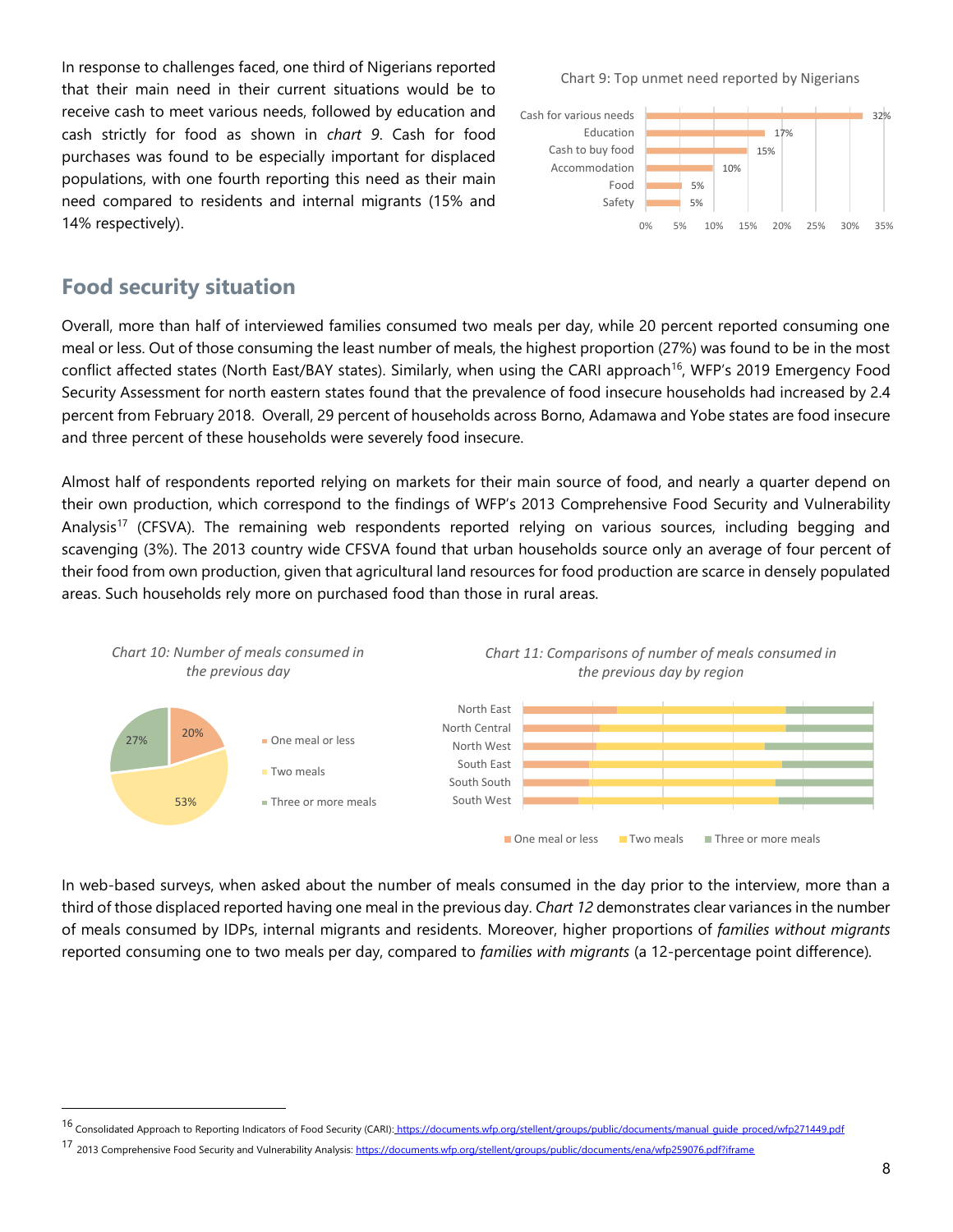

*Chart 13: Number of meals eaten in the previous day*



#### *Concerns over having enough food to eat and coping capacity*

Overall, analysis results revealed that 42 percent of interviewed families in Nigeria felt worried about not having enough food to eat in the previous month, even though meeting food needs did not emerge as the number one concern. Disaggregated analysis results showed that families living in the north eastern states of the country, mainly in states directly affected by an ongoing severe conflict, tend to be more worried about not having enough food to eat compared to others. Similarly, those displaced due to conflict tend to be more worried compared to residents and internal migrants.



Comparisons of disaggregated results by *households with* and *without migrants* showed that those who do not have family members working and living abroad tend to be more worried about not having enough food to eat. Nearly two thirds of those without migrant members abroad reported worrying about not having enough to eat in the last 30 days compared to around half of *families with migrants*.





68%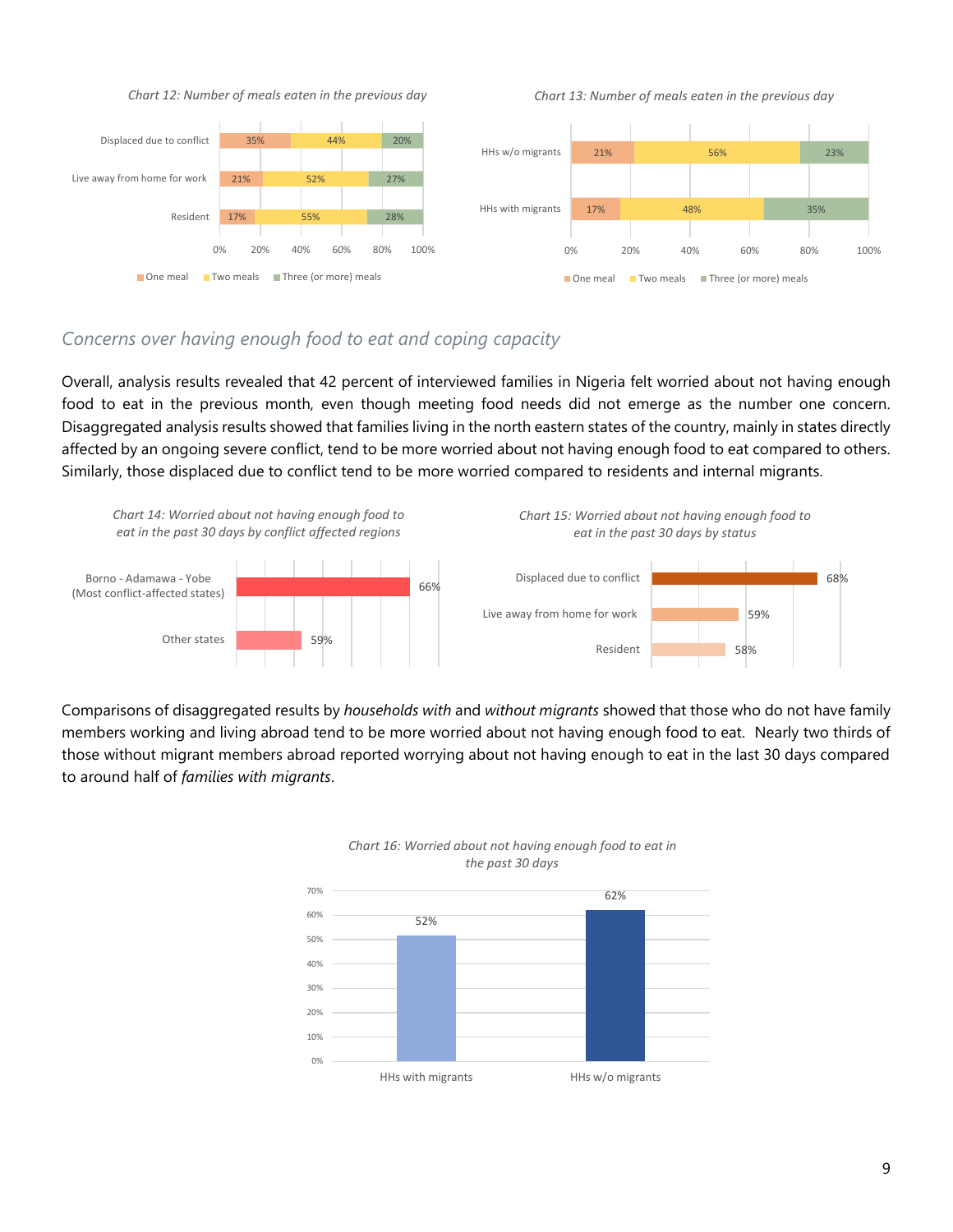Those who reported feeling worried about not having enough to eat, were then asked which of the statement shown in chart 17 best reflects their food coping situation in the last 30 days. Comparisons were made and results revealed clear differences between the two groups; a higher proportion of *families without migrants* resorting to food-based coping than *families with migrants (see chart 17)*.



# **Root causes leading to migration**

Migration is not a new phenomenon in Nigeria, however in recent years the conflict and violence from Boko Haram have been the recent cause for both internal and cross-border displacement. Majority of those who migrate to other regions outside of West Africa, tend to be economically better off than others who migrate to adjacent countries in search of work or education opportunities.



To get a sense of the impact of migration on those left behind, namely *families with migrants* abroad, questions related to ability to meet food needs and income were included in the web-based survey. *Chart 20* illustrates an overall mixed picture: nearly the same proportion of respondents reported an improvement compared to those who reported no significant change in their ability to meet food needs. Same results were found for the impact on income. These results are likely connected to the reception of remittances, which are improving families' income and used to meet food needs in many instances. Nonetheless, one in five respondents did report negative impacts related to the departure of their family member. Having one less person in a household due to a recent migration, often times represents one less income, which in turn can affect families' ability to meet their food needs. Further qualitative research on how migration is affecting families back home could help explain the dynamics at play.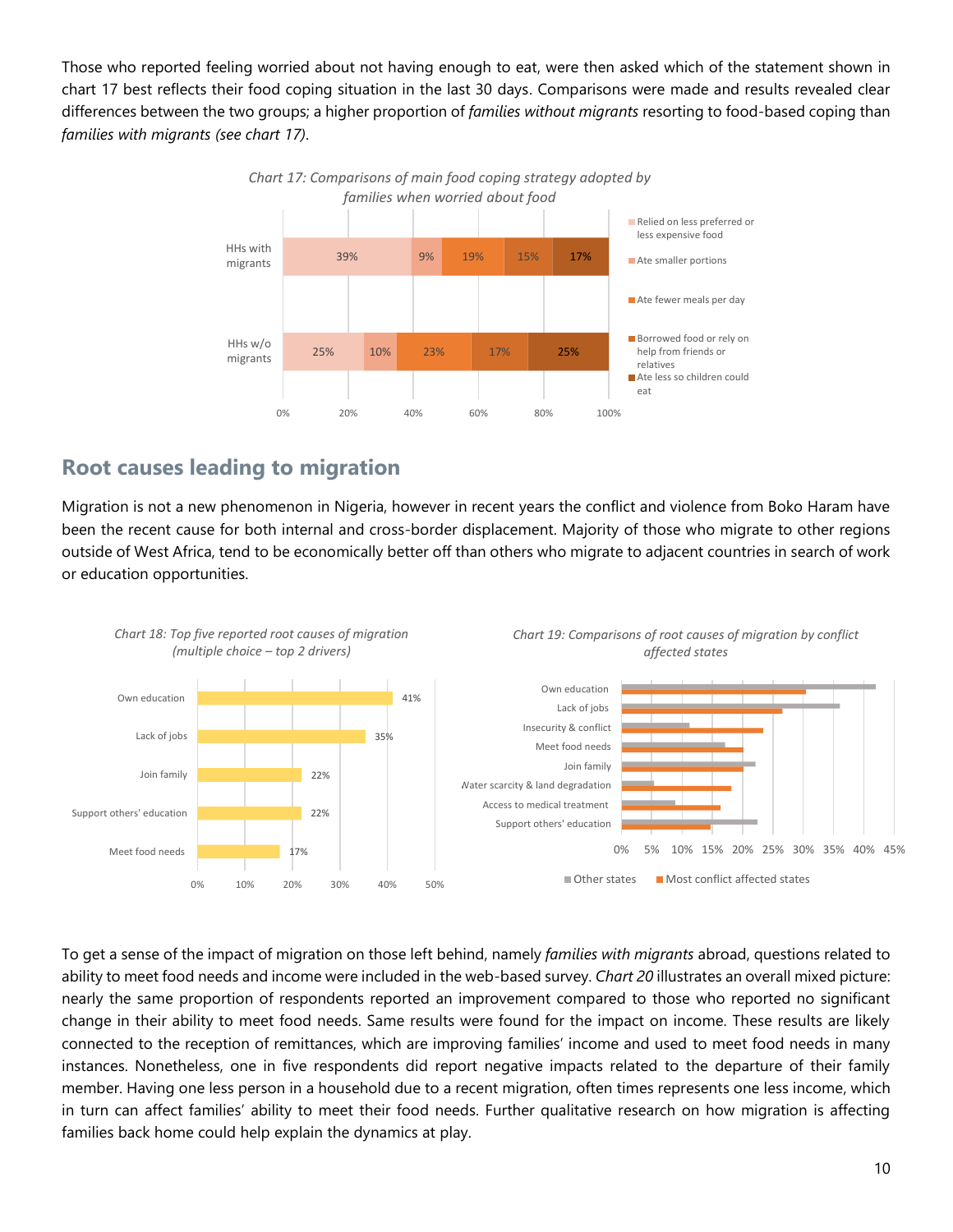

#### *Chart 20: How has the migration of your family member impacted your:*

# **Current destination/transit countries**

 $\overline{a}$ 

Nearly half of interviewed *Nigerian families with migrants* reported having relatives in North America and Europe, while a quarter have family members living in other African countries. Overall, more than half of their relatives are planning to remain in their current location, and not continue the migration journey. When drawing comparisons of disaggregated results by regional zones, apparent differences in migration destinations were observed. Majority of international migrants originating from the southern zones of Nigeria are currently living in U.S./Canada, while those who have migrated out of northern zones are living in other countries within West Africa.

The Migration Policy Institute (MPI) found that North American countries and the UK tend to accept highly skilled workers from Nigeria, compared to European countries. Job opportunities attainable by Nigerians in southern Europe are mainly in the agricultural sectors and informal services. Additionally, it was reported that those with medical expertise were recruited to work in Saudi Arabia and other Gulf states.<sup>18</sup> This mirrors the education attainment levels and associated prospects, both in-country and abroad.



One in four respondents reported that their family members are not living in safe conditions abroad. It was particularly noticed for those with family members living in Niger, Chad, Cameroon and Libya. Overall, a higher proportion of interviewed *families with migrants* reported that their family members are living in generally good conditions in North America and Europe (41%).

<sup>18</sup> MPI: Nigeria: Multiple Forms of Mobility in Africa's Demographic Giant <https://www.migrationpolicy.org/article/nigeria-multiple-forms-mobility-africas-demographic-giant>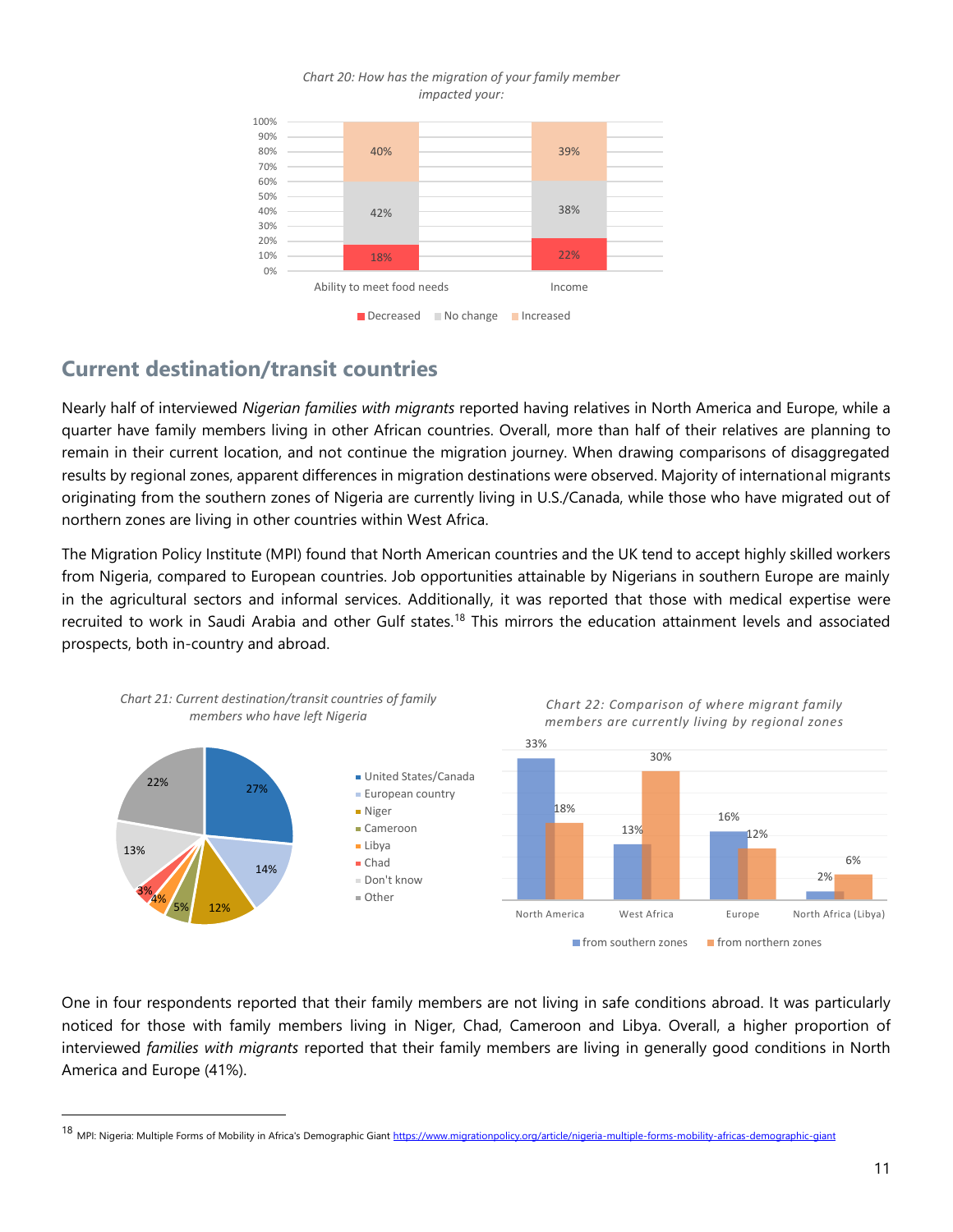# **Role of migration and remittances**

In 2018, Nigeria was recorded to be one of top countries for receiving remittances out of low- and middle-income countries. It was also one of the two in Africa, Egypt being at the top. That year, migrant remittances to Nigeria equalled USD 23.63 billion, representing 6.1 percent of GDP. The 2018 figure translates to 83 percent of the Federal Government budget in 2018 and 11 times the foreign direct investment flows in the same period. This amount also represents 14 percent year-on-year growth from the USD 22 billion receipt in 2017.<sup>19</sup>

Web survey respondents were asked whether they receive remittances from close migrant relatives or from other sources. Nearly two thirds of *families with migrants* (immediate members) reported receiving remittances, and even those without migrants (10 percent) are benefitting from remittances coming from other sources. Comparisons between both groups revealed that households receiving remittances are less likely to feel worried about food (51 vs 62 percent being worried) and tend to eat more meals compared to others. Remittances are mainly covering education and food needs as shown in *chart 23*.









# **Concluding remarks**

 $\overline{a}$ 

This study aimed at understanding and assessing the overall vulnerability status of families in Nigeria, both with migrants abroad and those without. Through the web-based surveys, responses were also collected from families to understand the root causes of outward migration from Nigeria and relations to food insecurity. It was found that the top reasons for Nigerians going abroad were linked to education and job opportunities, as well as meeting food needs. In the most conflict affected states, inability to meet food needs was reported more often as a push factor compared to other states and regions. Overall, worsened socio-economic situation in Nigeria remains as the main driver of migration. However, it was found that remittances received from family members living abroad play an important role in supporting families in meeting their basic needs, including food needs. Nearly a quarter reported relying on remittances to meet food needs.

Comparisons of results by residence status, found that those internally displaced due to conflict are among the most vulnerable families to food insecurity and tend to face more challenges compared to residence and internal migrants. Furthermore, families who do not receive remittances were found to be in a worse situation compared to families who do receive them.

<sup>19</sup> World Bank: Record High Remittances Sent Globally in 2018 <https://www.worldbank.org/en/news/press-release/2019/04/08/record-high-remittances-sent-globally-in-2018> PwC: The Economic Power of Nigeria's Diaspora <https://www.pwc.com/ng/en/pdf/the-economic-power-of-nigerias-diaspora.pdf>